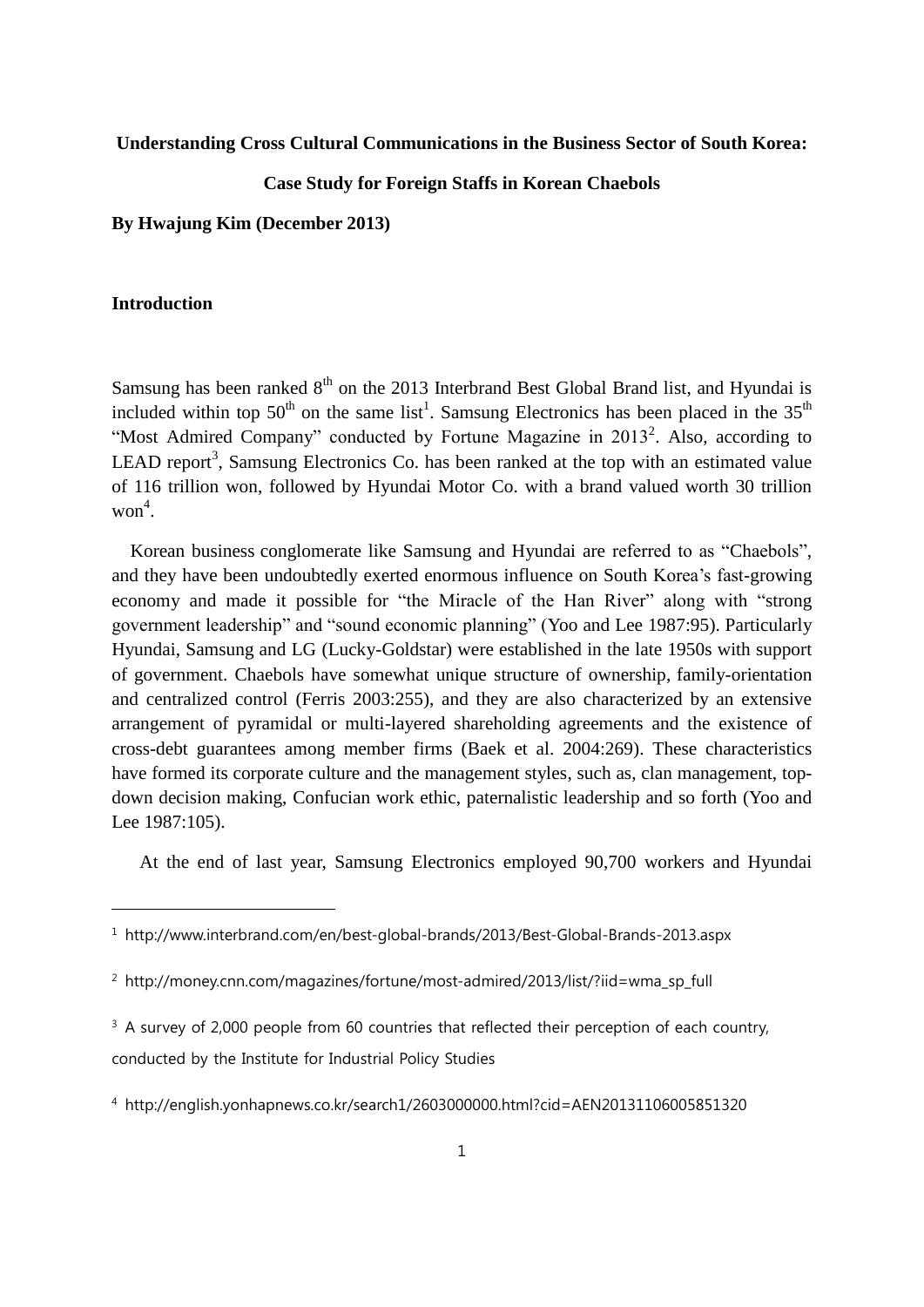Motor Company employed 59,831.<sup>5</sup> These two companies are Korea's top two in employment. In the meantime, according to Sustainable Report 2009<sup>6</sup>, Samsung achieved 48% in locally-hired foreign workers as a percent of the total workforce. Approximately, 236,000 employees in 79 countries around the world work for Samsung, and Samsung culture is getting diverse<sup>7</sup>. It is said that "Creative Organization Culture", "Diversity Management" and "Global Diversity" in Samsung Electronics Sustainability Report 2012<sup>8</sup>. However, foreign staffs seemed not to be well incorporated with chaebol cultures because the number of foreign employee turnover has increased substantially (Cho 2009). Employee turnover in organization can be driven by "certain identifiable characteristics of workers, tasks, firms, and markets, and that, by developing policies to address these characteristics", thus it is significant to see how to reduce the occurrence of turnover to raise efficiency in their respective organizations (Zeynep and Huckman  $2008^9$ ).

Then, why does it happen to foreign staffs in chaebols? Does the lack of cultural understanding matter? If so, it is important to have theoretical backgrounds about cross cultural communications and to seek for the role of culture in the business sector. Also it needs to be addressed such as what are characteristics of chaebol cultures, which factors determines the chaebol cultures, and how the chaebol cultures affect foreign staffs. In doing so, the paper firstly provides a brief overview of Hofstede's five dimensions of cultures and the concept of organization culture, Trompenaars' four characteristics of corporate cultures, and Cho&Yoon's dynamic collectivism of Korean corporate culture. Then, the paper explains how cross cultural communications can be incorporated with cultural understanding in Korean chaebols. Also the paper conducts a research on whether better cultural understanding of Korea would result in better efficiency amongst the foreign employees in chaebols like Samsung, L.G, and Hyundai. Next, the paper reviews findings, research accomplishments

<sup>6</sup> Samsung Electronics. Integrity Management. Respecting Global Diversity pp.24-27.

http://www.samsung.com/us/aboutsamsung/sustainability/integritymanagement/download/Respect ingGlobalDiversity.pdf

<sup>7</sup> http://job.samsung.ru/lifestyle/article1.aspx

-

<sup>8</sup> Samsung Electronics. Global Harmony with People, Society & Environment. pp.22-25.

http://www.samsung.com/us/aboutsamsung/sustainability/sustainabilityreports/download/2012/201 2\_sustainability\_rpt.pdf

<sup>&</sup>lt;sup>5</sup> http://english.khan.co.kr/khan\_art\_view.html?code=710100&artid=201309121705037

<sup>9</sup> http://frank-j-hernando.blogspot.kr/2012/08/south-korea-foreign-workers-policy-eps.html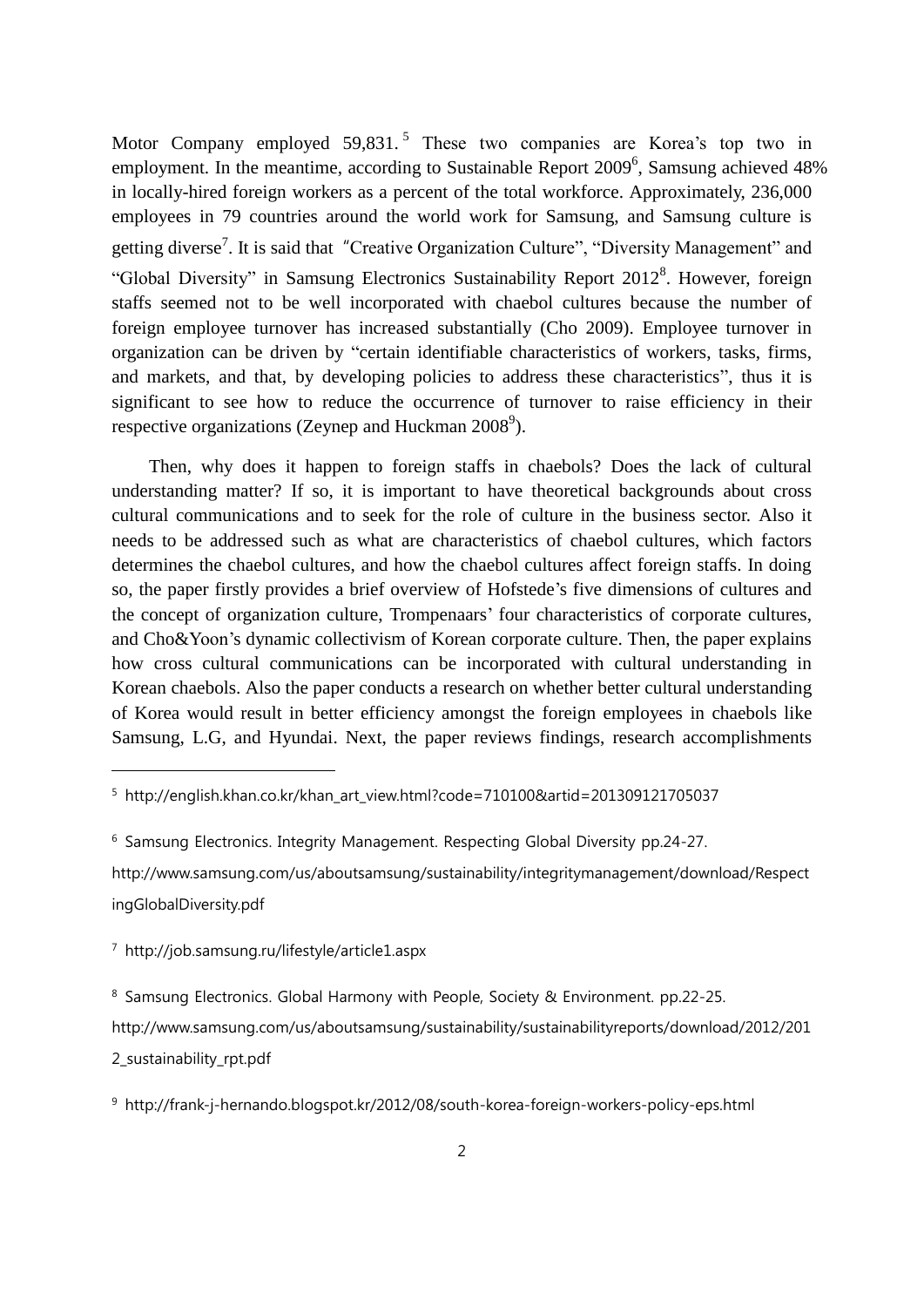and challenges, and then the paper analyzes the importance of cultural understanding through profound and enduring cross cultural communications. Finally, the paper provides direction for cultural understanding methods in order to integrate foreign staffs into Korean corporate cultures.

# **Literature Review**

Considering that foreign staffs' turnover rate increases, the paper takes the assumption of cross cultural communications problems at the core because foreign employees in Korean chaebols may have difficult time due to culture differences. It might be not only because Korea chaebols tend to maintain their ethnic culture but because they persist their own corporate cultures as well, meaning that foreign staffs would take double burdens from both national culture differences and unique corporate cultures when working for Korean chaebols. In this regard, the paper gives a brief overview of Hofstede's cultural value dimensions and the four characteristics of Trompenaars, and then the paper provides the concept of dynamic collectivism of Cho&Yoon.

### *Hofstede: Five Dimensions of Culture and Organizational Culture*

Hofstede defines culture as "mental programming/mental software<sup>10</sup> corresponds to a much broader use of the word that is common among sociologists and, especially, anthropologists" based on a country level actor analysis, he classified the original 40 countries along five dimensions (Hofstede 2010:5). The five dimensions are as follow: firstly, individualism, the degree of interpersonal, social connectedness; uncertainty avoidance, the degree of discomfort with the unknown; secondly, masculinity, the degree to which achievement and aggression are valued; thirdly, power distance, the degree to which differences in wealth and other endowments are accepted; and lastly, Confucian dynamism, long-term versus shortterm orientation (Hofstede 2010). Although Hofstede's five dimensions are criticized because of being overly simplified and ignorant of its heterogeneity (Sivakumar and Nakata, 2001:557), it is no doubt that this five dimension framework has been widely used by a number of researchers because of its clarity, parsimony, and resonance with managers.

 From the perspective of social anthropology, Hofstede refers culture as "a catchword for all those patterns of thinking, feeling, and acting", thus culture includes not only activities supposed to refined the mind are included" but also "the ordinary and mental things" (Hofstede 2010:5). Additionally, he underlines the personality of an individual isn't

-

<sup>&</sup>lt;sup>10</sup> Both terms can be used interchangeably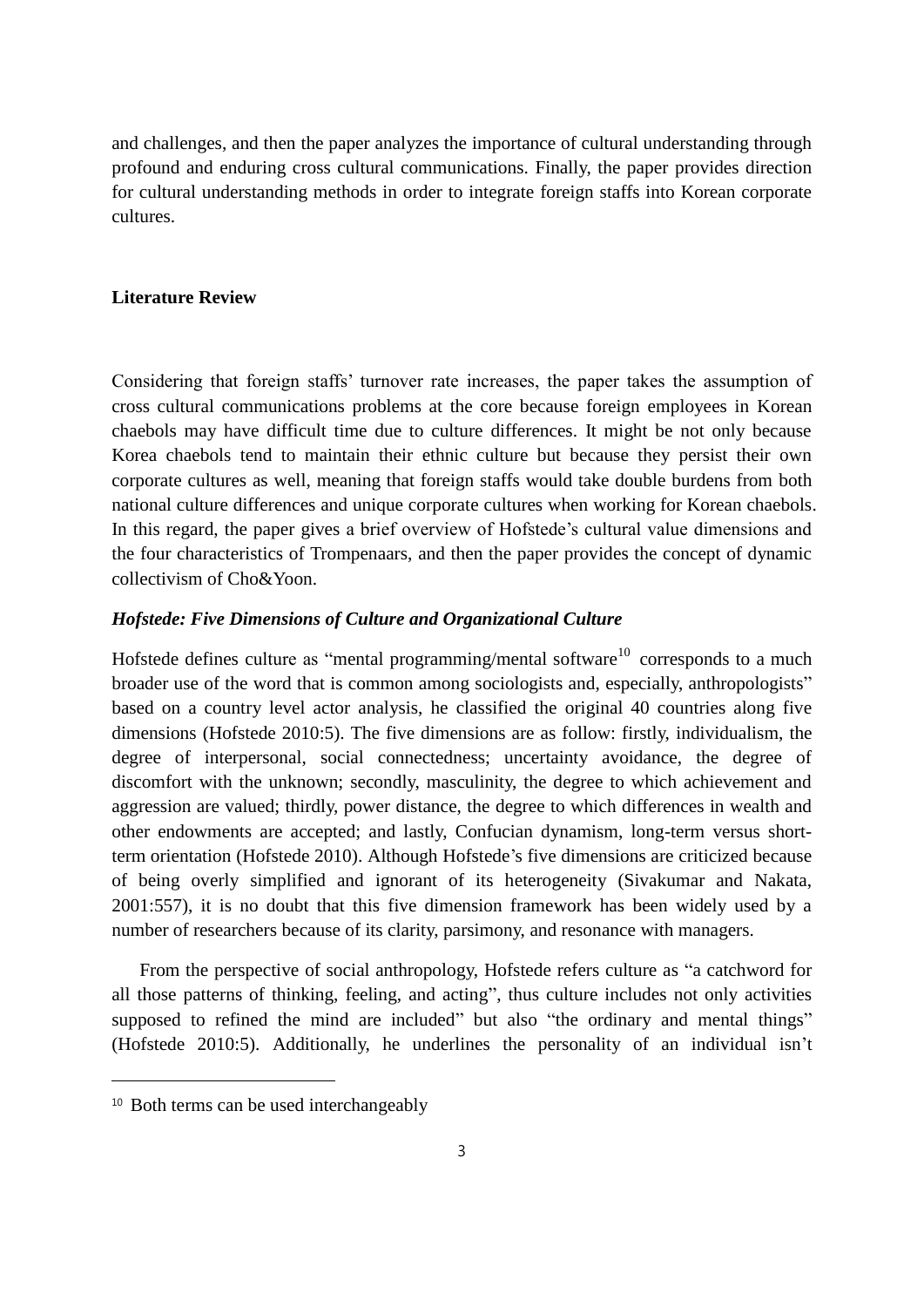necessarily shared with any other human being because the personality is a unique set of mental programs (Hofstede 2010:5). Also he defines the characteristic of organizational culture by saying "corporate culture is a soft, holistic concept with, however, presumed hard consequences" (Hofstede 2010:47). While sociologists emphasize the role of the soft factor in organizations, Hosfstede differentiates organizational cultures from nation cultures. He underlines that "organizational cultures are a phenomenon by themselves, different in many respects from that of a nation […] national cultures and their dimensions proved to be only partly useful for the understanding of organizational cultures" (Hofstede 2010:47).

Therefore, Hofstede tries to explain what factors affect planning and control process in organization and develops the plotting charts associating power distance(PDI) with uncertainty avoidance(UAI)<sup>11</sup> (Figure 9.1 pp.303). He underpins that the position of a country in that chart shows the country's way of solving organizational problems (Hofstede 2010:302); because, he argues, "there is empirical evidence for the relationship between a country's position within the PDI-UAI matrix and models of organizations implicit in the minds of people from those countries that affect the way problems are tackled" (Hofstede 2010:303). The way how national PDI and UAI affect planning and control processes in organizations has been summarized in Table 1.

# **Table 1. How PDI and UAI Affect Organization Cultures**

| $\overline{1}$ | Higher PDI supports political rather than strategic thinking.                            |
|----------------|------------------------------------------------------------------------------------------|
| $\overline{2}$ | Higher PDI supports personal planning and control rather than impersonal systems.        |
|                | The higher in the hierarchy, the less formal the planning and control.                   |
| $\overline{3}$ | Lower PDI control systems place more tryst in subordinates; in higher PDI cultures       |
|                | such trust is lacking.                                                                   |
| $\overline{4}$ | Higher UAI makes it less likely that strategic planning activities are practiced because |
|                | these activities may call into question the certainties of today.                        |
| 5              | Higher UAI supports a need for more detail in planning and more short-term               |
|                | feedback.                                                                                |
| 6              | Higher UAI implies leaving planning to specialists.                                      |
| $\tau$         | Higher UAI implies a more limited view of what information is relevant.                  |

This chart extracted from *Pyramids, Machines, Markets, and Families: Organizing Across Nations*, (Hofstede 2010:316)

## *Trompenaars: Four Characteristics of Corporate Cultures*

Trompenaars emphasizes the essence of culture lies on "the shared ways", whereas Geert

-

 $11$  Refer the Figure 9.1 in *Cultures and Organizations* p.303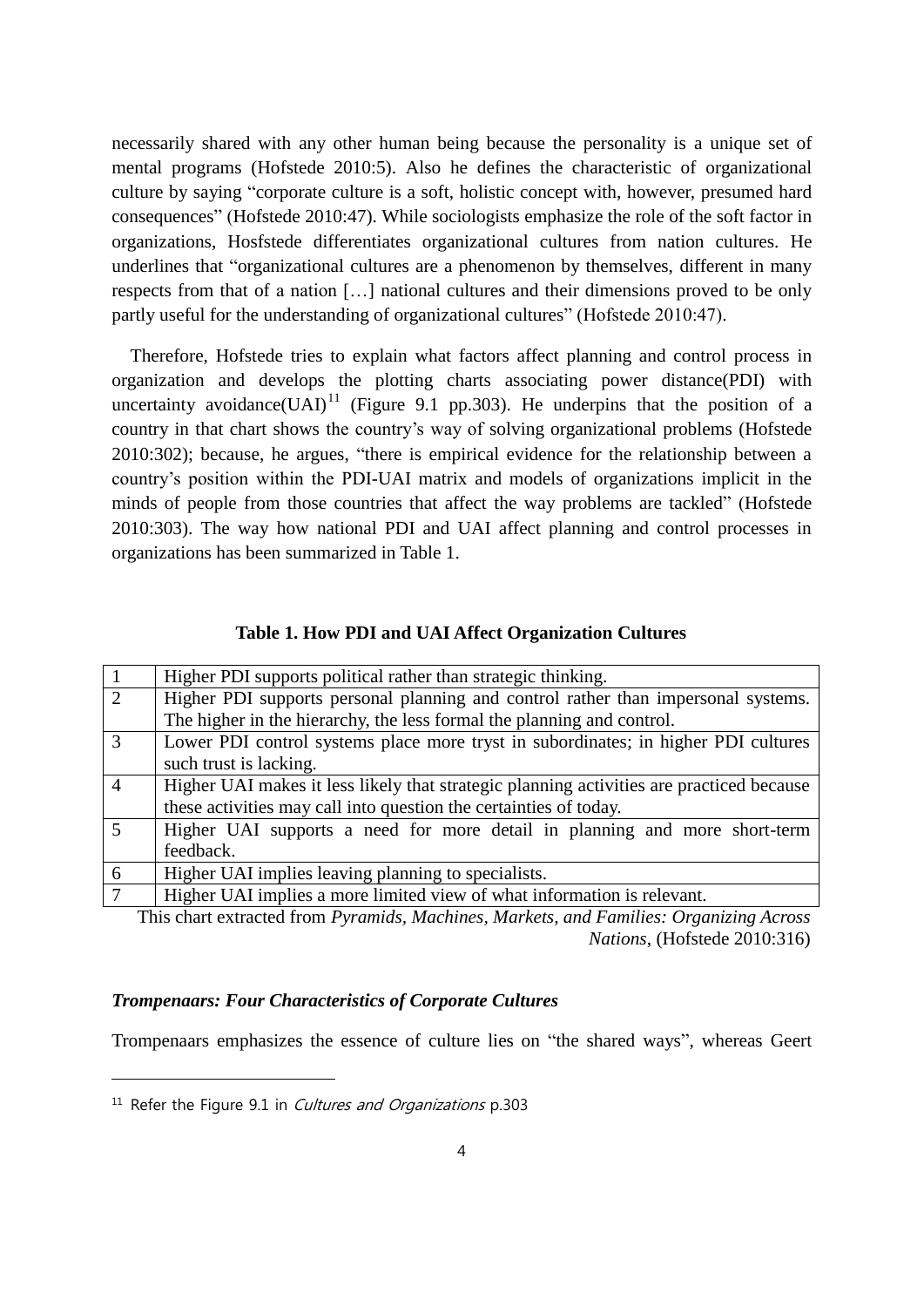Hofstede defines culture as mental programs, so that groups of people can understand and interpret the world; thus, it is significant not to consider culture as "what is visible on the surface" (Trompenaars 1998:3). Since the culture is the shared system of meanings, Trompenaars stresses that culture determines people's interests/attentions, behavior, and value. He argues that "culture organizes such values into what Geert Hofstede calls mental programs [...] the behavior of people within organizations is an enactment of such programs [...] cultures structure the perceptions of what they experience"(Trompenaars 1998: 13). The shared meanings are the core of culture, are incorporated into people within a culture and cause them to interpret things in particular ways. But the shared meanings can transcend the people in the culture meaning that they are "open to be changed if more effective solutions to problems of survival are desired by the group" (Trompenaars 1998: 27).

Also he points out international managers should take the balance between consistency and adaptation to the local characteristics for corporate success since universal application of western management theory has been challenged. Therefore, more knowledge of cultural patterns should be thoroughly considered for the internationalization of business life because "Culture is like gravity: you do not experience it until you jump six feet into the air. […] in practice, though, beneath the surface, the silent forces of culture operate a destructive process, biting at the roots of centrally developed methods which do not fit locally" (Trompenaars 1998: 5).

 He criticizes organizational theory in that it did not measure the effects of national culture although the theory introduced the environment as an important consideration. In particular, the cultural environments should be taken into consideration because culture is "the way in which a group of people solves problems and reconciles dilemmas" (Trompenaars 1998: 6). In this regard, Trompenaars sorts out the basis of cultural differences: relationships with people, universalism versus particularism, individualism versus communitarianism, neutral versus emotional, specific versus diffuse, achievement versus ascription, attitudes to time, attitudes to the environment (Trompenaars 1998: 8-10).

Not only technologies markets but cultural and preferences of leaders and employees affect organizational culture. Trompenaars clarifies three determining factors for corporate culture; firstly, the general relationship between employees and their organization; secondly, the vertical or hierarchical system of authority defining superiors and subordinates; thirdly, the general views of employees about the organization's destiny, purpose and goals and their places in this (Trompenaars 1998: 162). He specifies four different characteristics of corporate culture (Table 2), and describes national patterns of corporate culture within the four characteristics $^{12}$ .

-

<sup>&</sup>lt;sup>12</sup> Refer the Figure 11.5 in *Riding the Waves of Culture* p.184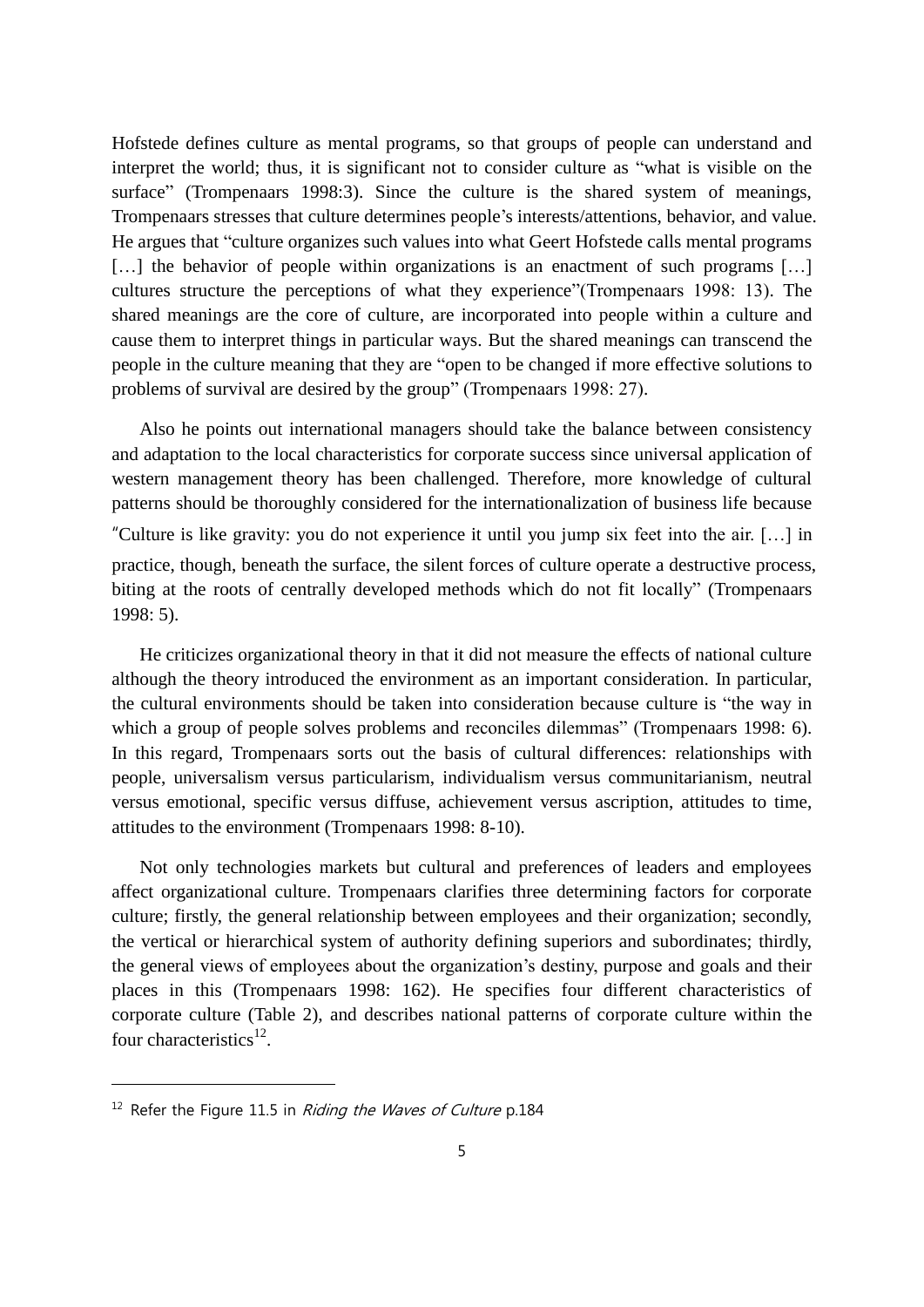|                      | Family            | <b>Eiffel Tower</b> | <b>Guided missile</b>         | <b>Incubator</b>                      |
|----------------------|-------------------|---------------------|-------------------------------|---------------------------------------|
|                      | $=$ Hierarchical  | $=$ Egalitarian     | $=$ Task                      | $=$ <b>Person</b>                     |
| Ways of              | Intuitive,        | Logical,            | Problem-                      | Process-                              |
| thinking and         | holistic, lateral | analytical,         | centered,                     | oriented,                             |
| learning             | and error-        | vertical and        | professional,                 | creative, ad hoc,                     |
|                      | correcting        | rationally          | practical, cross-             | inspirational                         |
|                      |                   | efficient           | disciplinary                  |                                       |
| <b>Ways of</b>       | "Father"          | Change rules        | Shift aim as                  | Improvise and                         |
| changing             | changes course    | and procedures      | target moves                  | attune                                |
| <b>Criticism and</b> | Turn other        | Criticism is        | Constructive                  | Must improve                          |
| conflict             | check, save       | accusation of       | task-related                  | creative idea,                        |
| resolution           | others' faces, do | irrationality       | only, then admit              | not negate it                         |
|                      | not lose power    | unless there are    | error and correct             |                                       |
|                      | game              | procedures to       | fast                          |                                       |
|                      |                   | arbitrate           |                               |                                       |
|                      |                   | conflicts<br>$\sim$ | $\mathbf{r}$ . $\mathbf{r}$ . | $\sim$ $\sim$ $\sim$<br>$\sim$ $\sim$ |

**Table 2. Four Characteristics of Corporate Cultures**

This chart is extracted from *Riding the Waves of Culture* p.183

# *Cho & Yoon: Three Factors of Dynamic Collectivism*

Cho&Yoon raises the different views on South Korea comparing to Hosfstede and Trompenaars. Those two western scholars described Korea as one of the most collectivist countries in the world and imply that the corporate culture of Korea is even more collectivist than that of Japan; however, Japanese scholars point out that "Korean companies are more competitive, individualistic and dynamic than Japanese ones" (Cho&Yoon 2001:71). Given the fact that there are paradoxical features in Korean corporate cultures, Cho&Yoon introduces dynamic collectivism, meaning collectivist norms for in-group members and individualistic ones for out-group members, as a heuristic device to understand corporate culture in Korea. Cho&Yoon explains competition between in-group and out-group has been amplified and in turn the competition generates dynamic and competitive features of Korean corporate culture. Three factors of dynamic collectivism are as follow: cultural legacy, traditional culture embedded mainly in Confucian values; social climate, socio-political situations created by the regime of General Park Jung-Hee since 1961; and corporate leadership, paternalistic leadership of Chaebol founders. Cho&Yoon suggest that all three factors form the environment of corporate culture (Cho&Yoon 2001:72).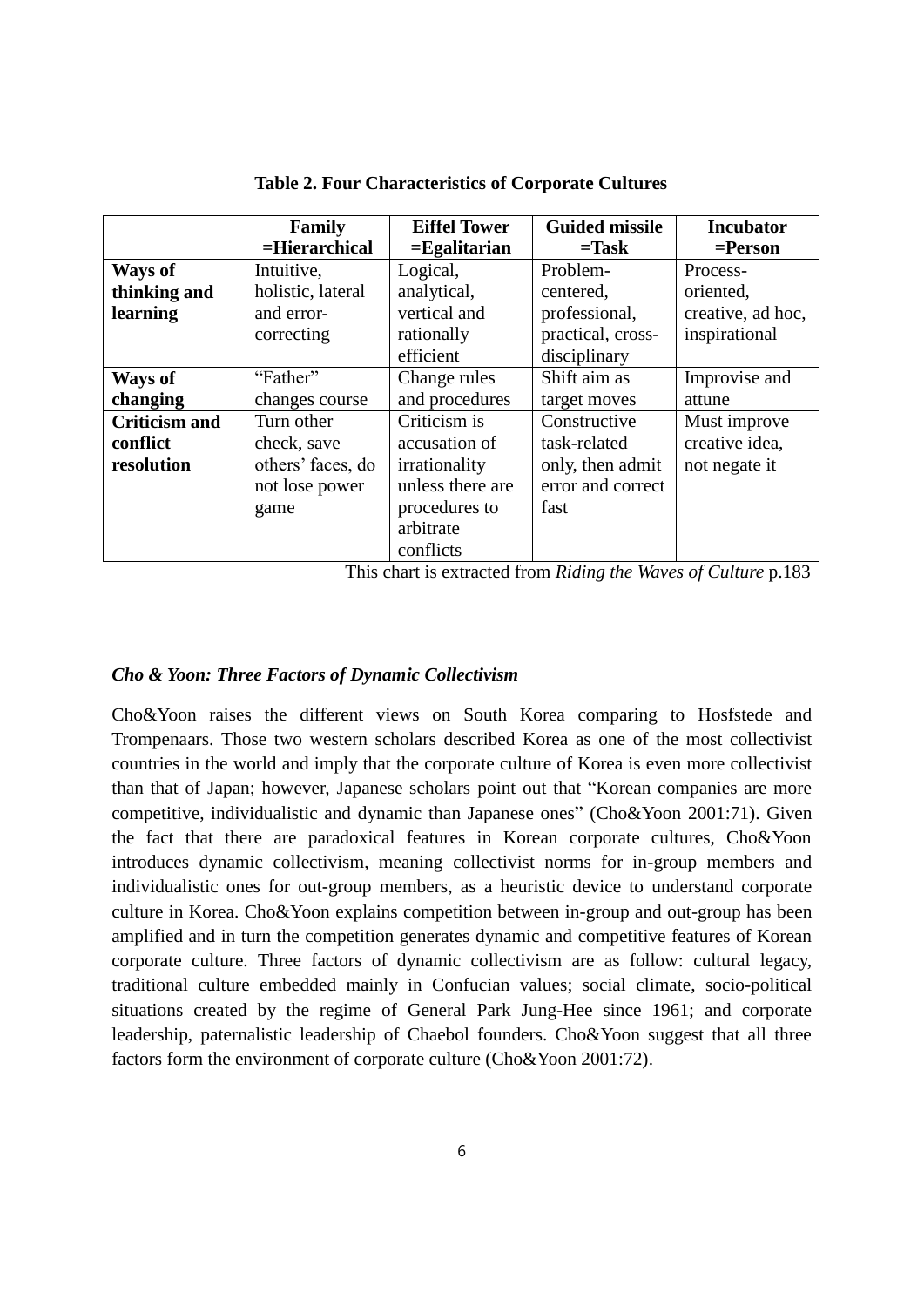The three dimensions of dynamic collectivism boost the dynamic nature of collectivism in Korea by intensifying inter-group boundaries and competition. Its dynamic nature can develop also from tension among the three dimensions. Both in-group harmony and hierarchy favor a static social order, for example, but optimistic progressivism pushes for change. Two root metaphors are family and military. Koreans have adopted a paradigm in which organizations are like families as well as armies. This is a natural consequence of cultural values socialized in the family and of experiences in the military. The Korean family is the

| Cultural Legacy       | <b>Emotional Harmony</b>    | Gibun $(7 \Xi)$ , save the face $(\overline{1} \Theta)$             |  |
|-----------------------|-----------------------------|---------------------------------------------------------------------|--|
|                       | Hierarchy                   | -Confucianism and ethical norms                                     |  |
|                       |                             | -Interpersonal relationships are defined in terms of social status: |  |
|                       |                             | gender, age and position in the society                             |  |
|                       |                             | -Harmonious relationships are built on seniority                    |  |
|                       | Discrimination              | -A strong tendency to distinguish themselves from others            |  |
|                       | against Out-Groups          | - Individualistic/egoistic to out-group For Koreans                 |  |
|                       | Networking                  | -Most trust for members of their own families and a high level of   |  |
|                       |                             | trust for high-school classmates and people form same region        |  |
|                       | <b>High-Context Society</b> | -Long history as a relatively homogeneous ethnic group              |  |
| <b>Social Climate</b> | Korean War                  | -After WWII, the Korean peninsula was divided in two and            |  |
|                       |                             | suffered from a devastating war                                     |  |
|                       | <b>Military Government</b>  | -Tensions between the North and South                               |  |
|                       |                             | -Growth-driven policies of a military government                    |  |
|                       |                             | -Military way, can-do spirit and result-oriented                    |  |
|                       | Preference<br>for           | -Lack of natural/financial resources and industrial technology      |  |
|                       | Ways<br>of<br>Western       | -Dependence on other industrialized countries or regions            |  |
|                       | Thinking                    | -Preference for Western ways of thinking, at least among the elite. |  |
| Corporate             | Chaebols                    | -The power and leadership of their founders                         |  |
| Leadership            |                             | -Family-controlled management and entrepreneurial orientation       |  |
|                       |                             | -Paternalistic and authoritarian                                    |  |
|                       | Family-like Bonds           | -Chief Executive Officers centralize most decision-making           |  |
|                       |                             | -Strong family-like bonds among employees                           |  |

**Table 3. Three Factors of Dynamic Collectivism**

This chart is extracted from *the origin and function of dynamic collectivism: an analysis of Korean corporate culture* p. 73-77

source of social bonds and value higher education (Cho&Yoon2001:79).

# *Searching for Defining Corporte Cultures of Korean Chaebols*

The term chaebol refers to the whole business group as a unit consisting of numerous members or affiliate companies (Lee, Kim and Lee 2010: 415) owned and managed by family members or relatives in many diversified business area (Yoo and Lee 1987:97). They are, therefore, characterized by an extensive arrangement of pyramidal shareholding agreements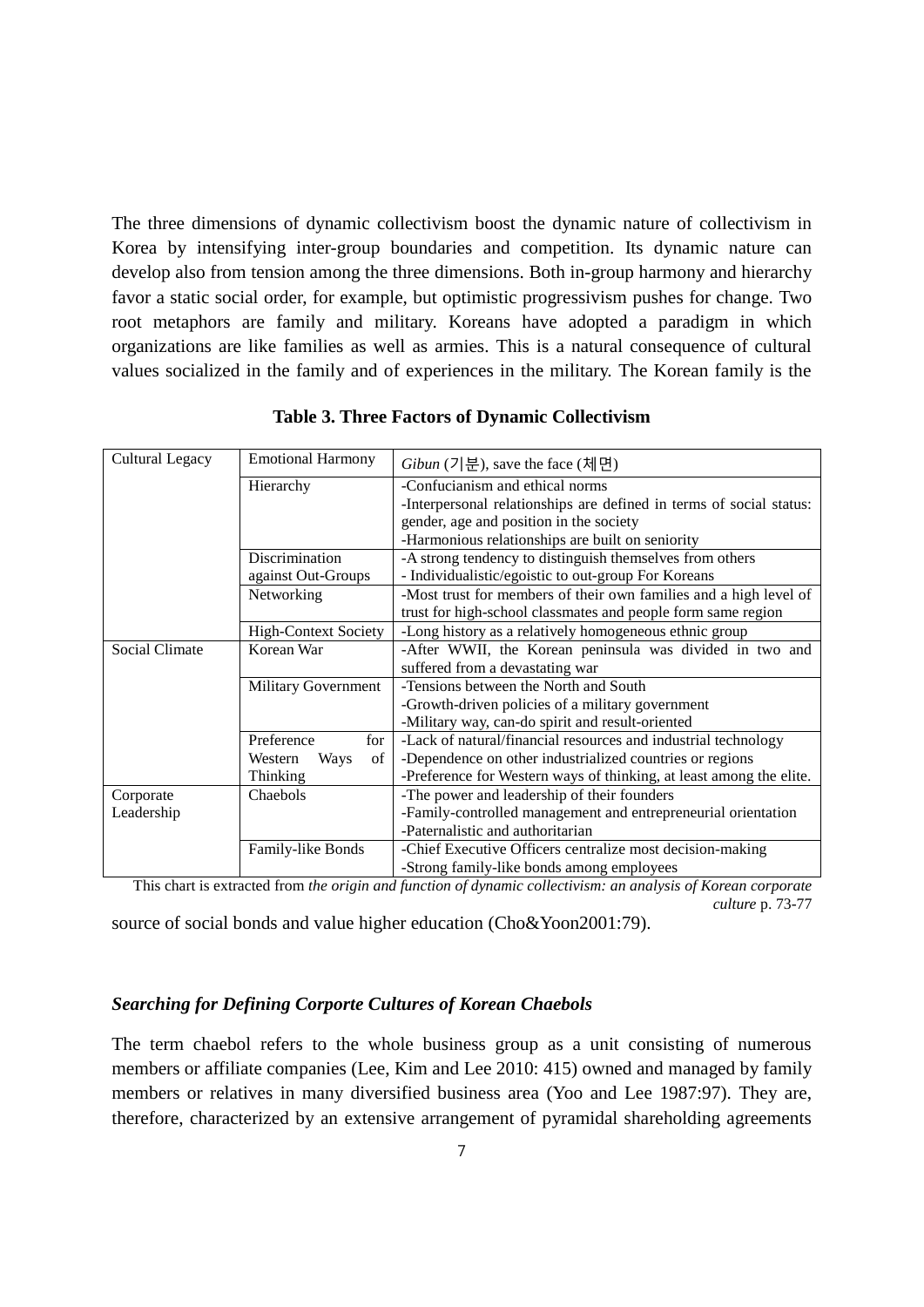and the existence of cross-debt guarantees among member firms (Baek et al. 2004:269). In general, chaebols are perceived as family-controlled business groups and thus are kinds of business groups as a collection of firms bound together in some formal and/or informal ways, characterized by an intermediate level of binding, namely, neither bound merely by shortterm strategic alliances nor legally consolidated into a single entity (Granovetter 1994).

 Strong leadership and sound economic planning of the military government lead to the remarkable economic growth of Korea with the efforts of the private business sector (Yoo and Lee 1987:95). In the late 1950s Hyundai, Samsung, and Lucky-Goldstar (LG) were established by self-made founders through governmental support, in the 1960s Hanjin, Korea Explosive, Hyonsung, Sangyong, and Dong-A came about due to foreign loans, and in the 1970s Daewoo, Sunkyung, Lotte, Kolon, and Doosan were formed during the economic boom (Yoo and Lee 1987:96). Chaebols contributed significantly to Korea's economic growth since these groups became dominant during the mid-1960s; and chaebols are highly stable over time with characteristics of family-orientation and centralized control (Ferris 2003:254-5). The cultures of chaebols can be described as; "clan management, top-down decision making, flexible lifetime employment, a Confucian work ethic, paternalistic leadership, loyalty, compensation based on seniority and merit rating, bureaucratic conflict resolution, a very bureaucratic yet low degree of formality and standardized systems, close government-business relationship, expansion through conglomeration"(Yoo and Lee 1987:105).

# **Case Study**

-

In order to seek for better understandings in different cultures, qualitative research interviewing was conducted with four respondents who recently work for Samsung or LG. The questionnaire consisted of three types of categories; multiple choice questions, yes/no questions and rating questions on the basis of previous study<sup>13</sup>. The research questions and strategies arose from the areas where these employees experience Korean culture differences; such as , flexibility, communication with colleagues ( Korean language necessary), management system ( Hierarchy due to Confucianism), 회식 culture (drinking after work), long working hours (not just due to work engagements but because boss does not leave early and therefore you are unable to do so), networking inside the company (based on regional,

<sup>&</sup>lt;sup>13</sup> Cho. Sang Mi. 2009. The effects of diversity on organizational behavior in a perceived homogenous society: the case study for Korea. Ph.D thesis. The University of Southern California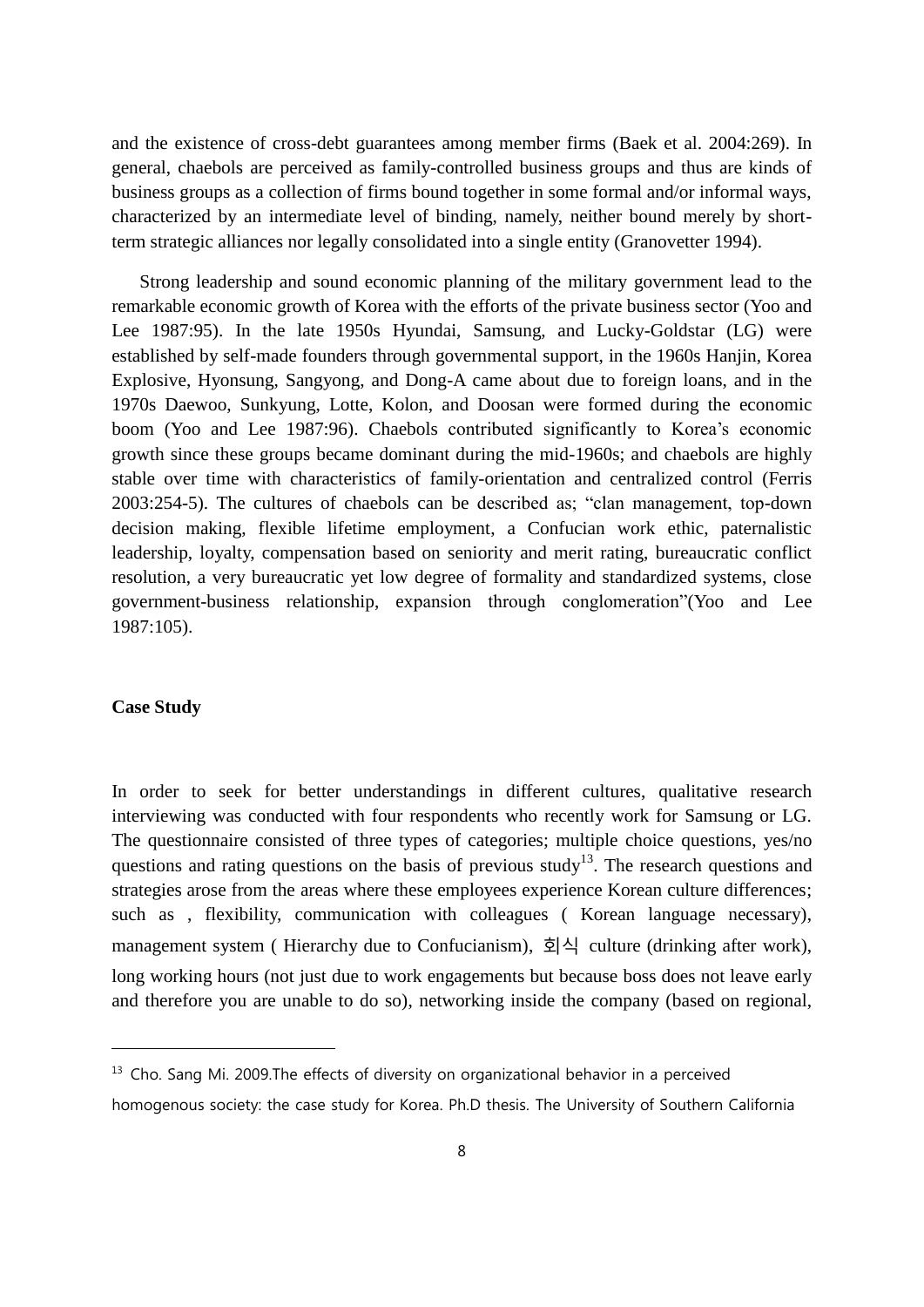educational grounds etc), religious tolerance. Also the individual factors; education, nationality, age, were reflected on the brief demographic profile section.

- **Interviewee 1 (Male, 36)**: He is originally from India, yet he has a multi-national background since he got educated from UK and had working experiences in Finland. He is supervisor/manager level and joined Samsung 5 months ago. He has difficulties with language since he barely speaks Korean, and in the working place colleagues are sending emails in Korean or having a meeting in speaking Korean gives him a culture shock. He is not able to have sense of belongings. He expects two years to live in South Korea from now.
- **Interviewee 2 (Male, 34)**: He is Indian American and lives in South Korea for 10 years. He speaks perfect Korean. It has been two years since he worked for Samsung. He loves to live South Korea, but doesn't like to work for Samsung. He characterizes colleagues as "Yes Man" and he expects he will stay at Samsung for three months or ten more years. He tries to keep balance between working life and personal life because he puts more value on his social life outside of the office.
- **Interviewee 3 (Male, 42)**: He is Korean American and worked for LG for three years and left in 2011. He has lived in South Korea for five years but he plans to go back to states within one year. The main difficulties come from lack of Korean language skills, and more importantly Koreans perceive him as a Korean, not a foreigner, because of his appearance which means Koreans are really consider cultural differences when working with him just treat him like native Koreans. He described colleagues as "Hard worker" " $\frac{1}{k}$  $\frac{1}{k}$  (get a sense of moods)" "tiresome" "political" "no personal life".
- **Interviewee 4 (Male 29)**: He is from UK, and works for LG for 5 months. He has lived in South Korea for 4 years. He thinks he will stay at LG for 2~5 years. He got a culture shock when having an job interview, an interviewer asked him how much he could drink three times consecutively. As he answered, the interviewer wrote it onto the evaluation form. Although he is intermediate level of Korean language, still the main challenge comes from language barriers. He advises that Korean colleagues should "be less Korean" because their potentials and creativity are restricted. He underlines Korean colleagues get burdened by its culture.

The first finding is that cultural shocks have been found in all of those four interviewees regardless of the duration of living in South Korea and the fluency of Korean language. The potential for culture shock is present each time a person changes cultures, and even the seasoned bicultural person, aware of the hazard, faces disorientation in a new society and a reverse culture shock when he returns to his parent culture. Besides, the origin of country or the background of education is mostly western countries US and UK although the ethnicity of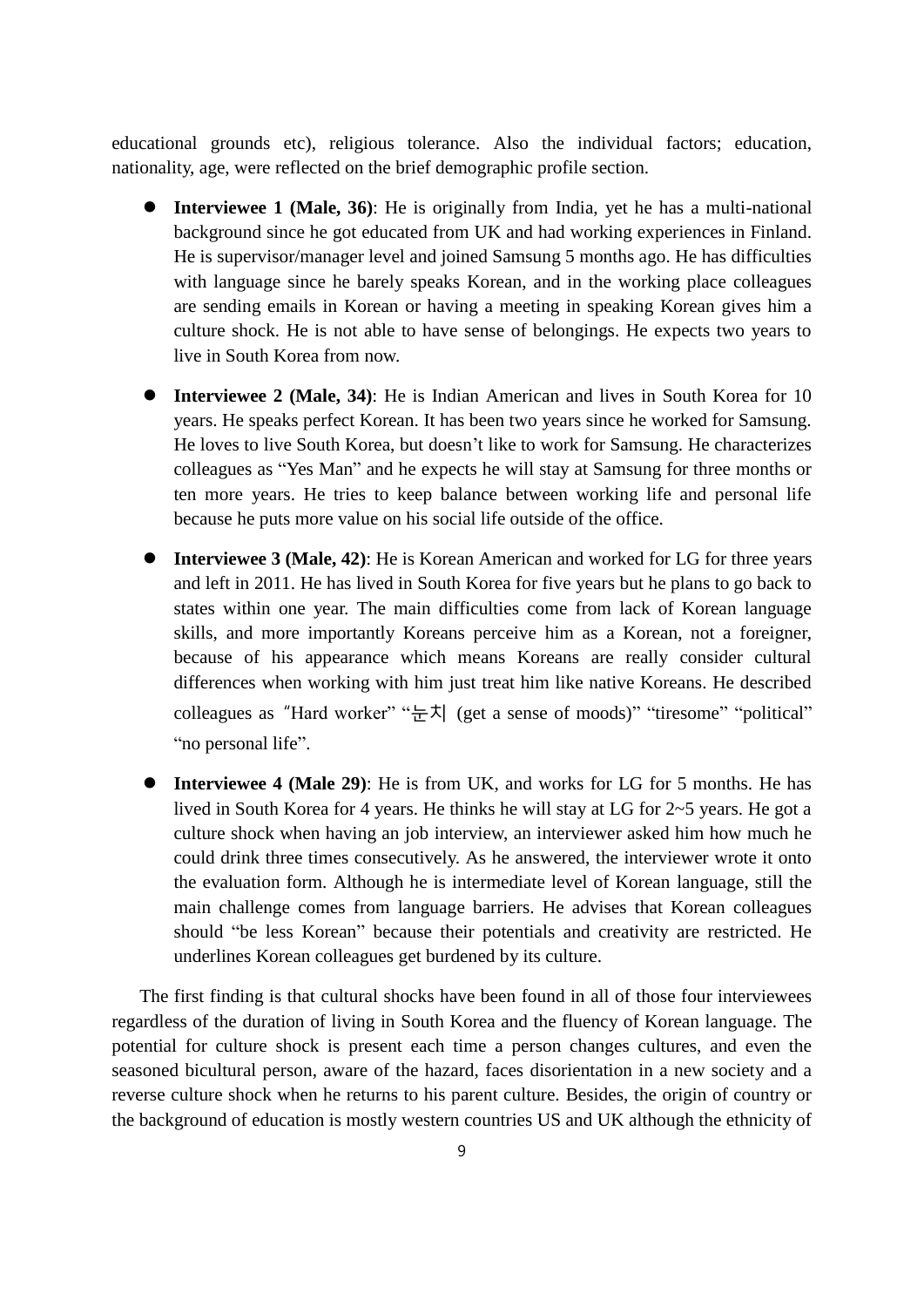each interviewee differs. Thus the first finding shows they were affected by the fundamental nature of cultural differences because life in a foreign culture leads to misunderstandings and ethnocentric responses and also to culture shock (Berry 2002).

Meanwhile the second finding, living in South Korea is relatively satisfying comparing to working in Korean chaebols, implies that there are something uniqueness about the surrounding cultures of chaebols and the unique culture cannot embrace foreign staffs because they point out the main problem comes from no sense of belongings between foreign staffs and Korean staffs. It proves that there is a strong tendency to discriminate against outgroup. Particularly the 회식 culture roots in hierarchical and paternalistic leadership, and therefore, foreign staffs cannot understand why Korean staffs are not able to detach themselves from company. Moreover, two of respondents mention about the lack of trust even amongst Korean staffs since the protection regulations are too strict. To understand this, social climate of how chaebols has been formed throughout South Korean history should be considered as a main factor.

 Lastly, the third finding is that all of those four interviewees feel comfortable when working with non-Korean colleagues. Reversely, it shows that foreign staffs might be not fully aware of cultural legacy and have difficult time when co-working with Korean colleagues. On the basis of Confucianism and ethical norms, Korean tend to be individualistic to out-group for Koreans, thus it brings out competitiveness between in-group and out-group. Also the characteristics of Korean society in general like networking and high-context society would hinder the integrity of foreign staffs and Korean staffs, and the unique features of chaebols such as paternalistic and authoritarian corporate leadership and their demands for strong family-like bonds among employees make foreign staffs more questioning whether they are able to stay further than their contract.

## **Conclusion**

A corporate culture can be defined as a set of values, beliefs, goals, norms, and ways of solving problems that members/employees of an organization share (Ferrell, Fraedrich, Ferrell 2008:126). Culture in Korean chaebols play a significant role in shaping the values as well as behavioral patterns, concepts, internal rules of behavior, which represents their own culture. Chaebols droves the rapid growth of South Korean economy and now they are outgrown into global companies. What determines their sustainability? The recent phenomenon, the high turnover rate, among foreign staffs in Korean chaebols proves that the chaebol cultures are not easily accepted or not favorably perceived by foreign staffs. In a long term, it will affect the low efficiency of performance in chaebols. Thus it is necessary for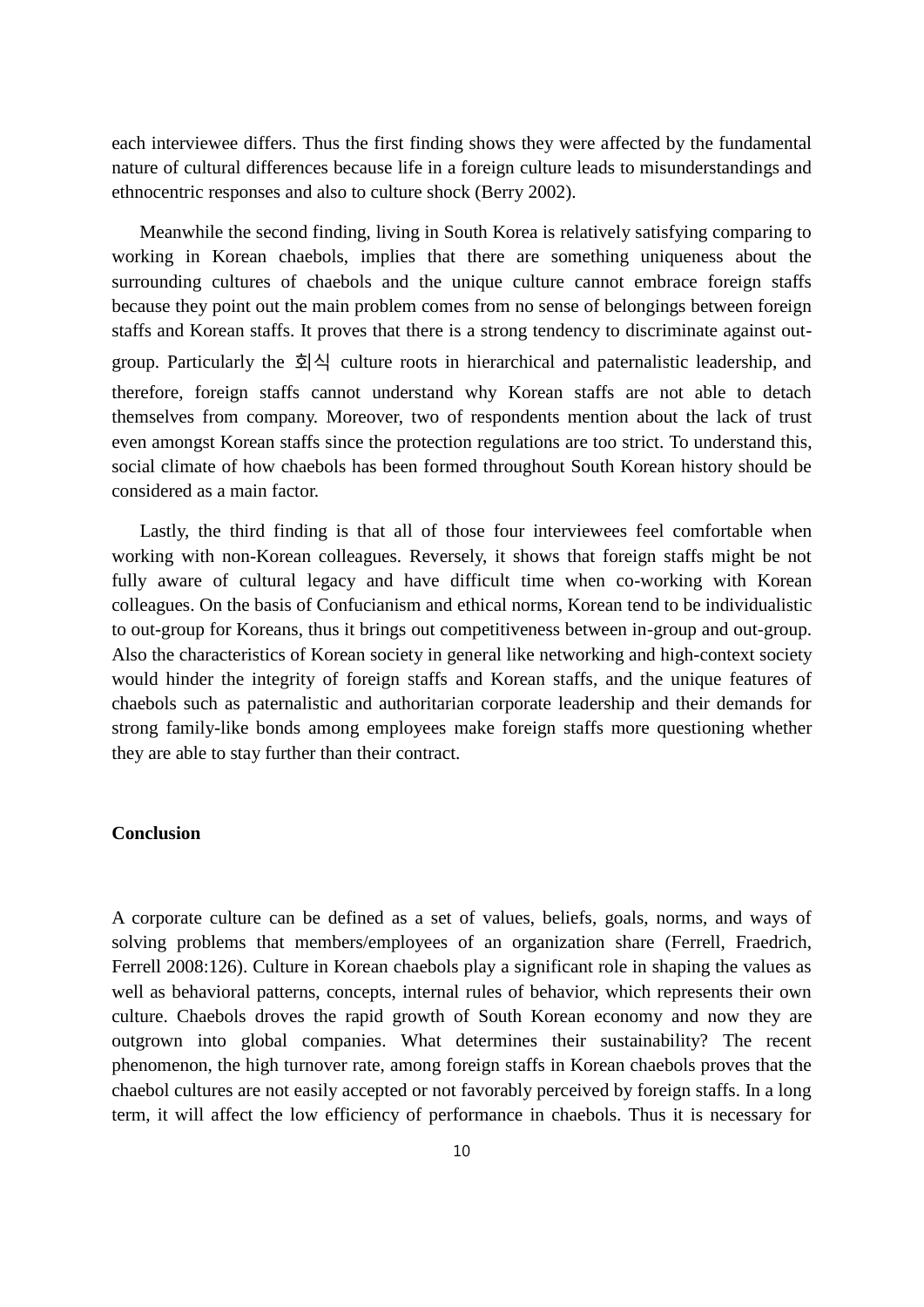chaebols to integrate foreign staffs through multicultural approach.

The significance of shared understanding of each other can be achieved through active cross-cultural communications. The dynamics of both chabols and culture are acknowledged and globalized chabols modifies both corporate behavior and culture. The shared understanding will consequently represent the extent to which the work values, norms, problem solving approaches and so on. The paper suggest that chabols should cultivate multicultural working environment rigorously.

Chaebols should take enormous efforts to bring about formidable culture so that they can maintain their brand value internationally. First of all, cheabols should encourage an open sharing of ideas and information, displaying fundamental respect for each other as well as the cultural diversity. Secondly, chaebols should make employees take ownership and accept accountability for achieving end results, and empower team members to do the same. In the meantime, chaebols should take care of employees' minds by listening to them and caring enough to hear their concerns. Lastly, the leadership in chaebols should provide direction, purpose, support, encouragement, and recognition to achieve the common vision, meet the objective and the values.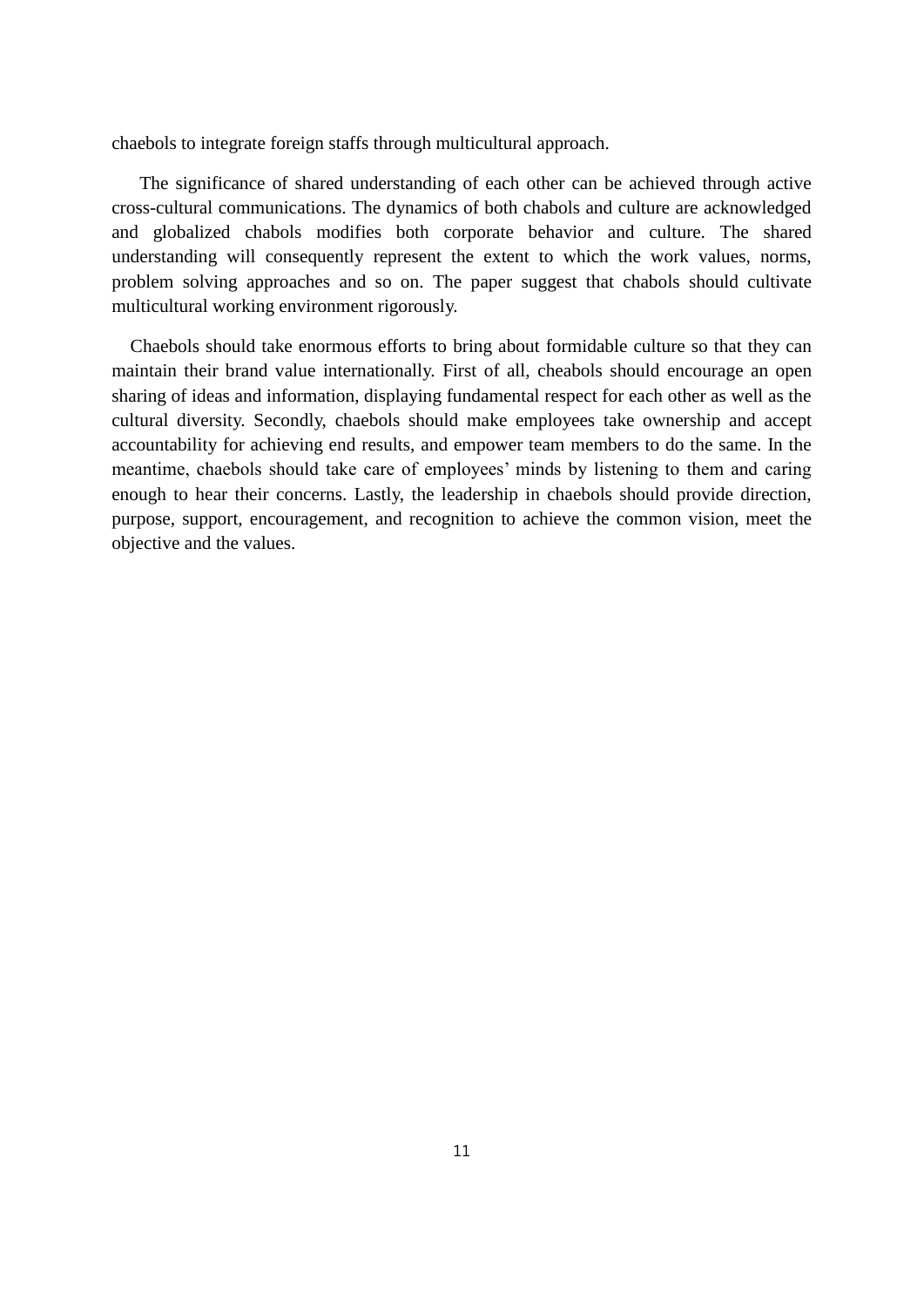### **Reference**

- Baek, J. S., Kang, J. K., & Suh Park, K. 2004. Corporate governance and firm value: Evidence from the Korean financial crisis. Journal of Financial economics, 71(2), 265-313.
- Berry, J. W. Ed. 2002. Cross-cultural psychology: Research and applications. Cambridge University Press
- Bock, G. W., Zmud, R. W., Kim, Y. G., & Lee, J. N. 2005. Behavioral intention formation in knowledge sharing: Examining the roles of extrinsic motivators, social-psychological forces, and organizational climate. MIS quarterly, 87-111.
- Buckley, P. J., & Casson, M. C. 2009. The internalisation theory of the multinational enterprise: A review of the progress of a research agenda after 30 years. Journal of International Business Studies, 40(9), 1563-1580.
- Chang, C. S., & Chang, N. J. 1994. The Korean management system: Cultural, political, economic foundations. Greenwood Publishing Group
- Cho. Sang Mi. 2009. The effects of diversity on organizational behavior in a perceived homogenous society: the case study for Korea. Ph.D thesis. The University of Southern California
- Cho, Y. H., & Yoon, J. 2001. The origin and function of dynamic collectivism: an analysis of Korean corporate culture. Asia Pacific Business Review, 7(4), 70-88.
- Eunice. Kim. 2013. Corporate Korea's Hot Import: Foreign Professionals. November. DHR International.
- Ferrell. O.C., Fraedrich. John and LindaFerrell. 2008. Business Ethics: Ethical Decision Making and Cases. Seventh Edition. Houghton Mifflin Company.
- Ferris, S. P., Kim, K. A., & Kitsabunnarat, P. 2003. The costs (and benefits?) of diversified business groups: The case of Korean chaebols. Journal of Banking & Finance, 27(2), 251- 273.
- Granovetter, M., 1994. Business Groups. Handbook of Economic Sociology. Princeton University Press, Princeton, NJ.
- Hofstede, Geert, Gert Jan Hofstede and Michael Minkov. 2010. Cultures and Organizations: Software for the Mind, 3<sup>rd</sup> Edition. New York: McGraw-Hill.
- Lee, Keun, Kim, Ji Youn and Oonkyu Lee. 2010. Lon-term evolution of the firm value and